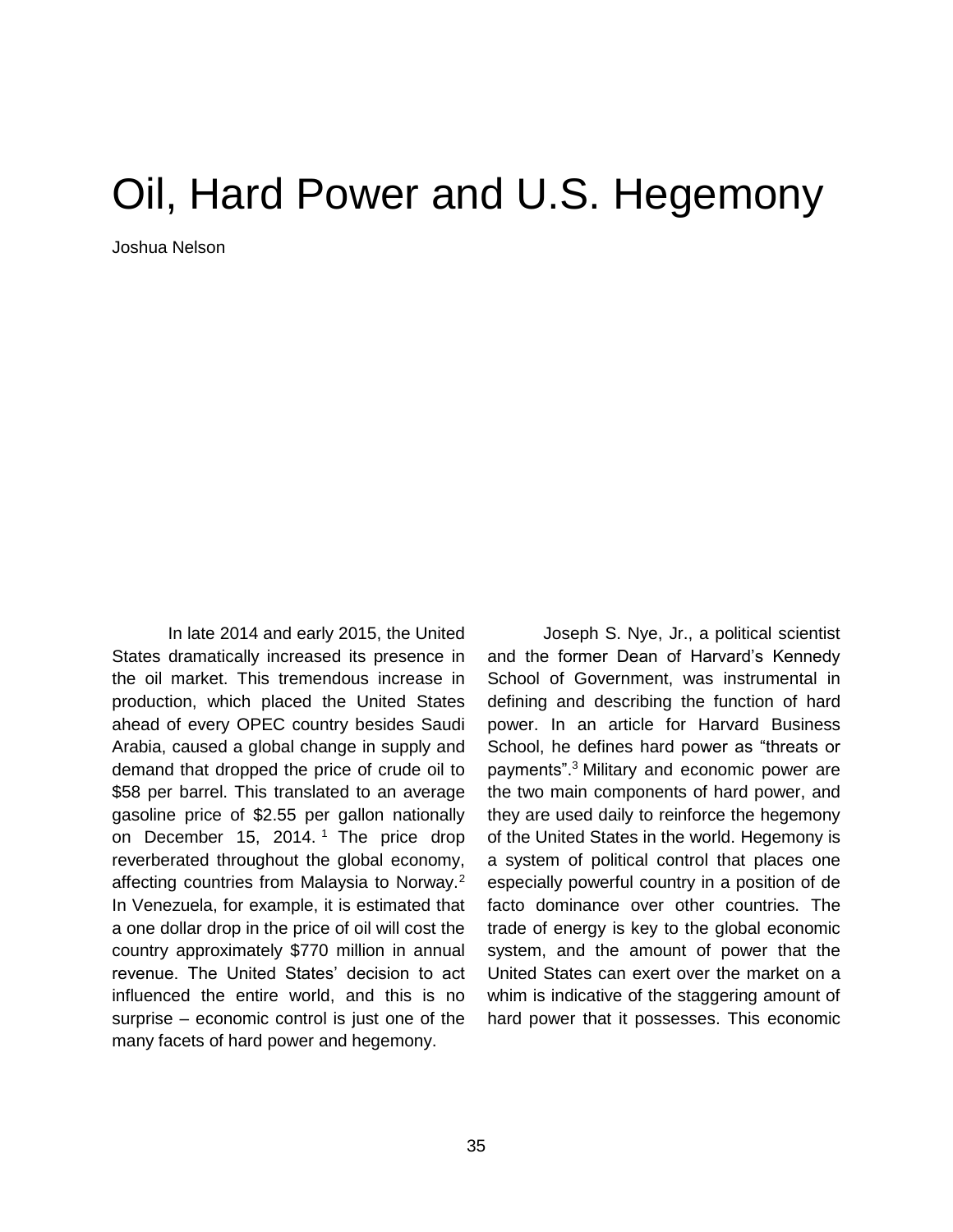dominance is the keystone of US global hegemony.

Krasner's Hegemonic Stability Theory posits that hard power is key to any hegemon, and the ability of an actor to exert this power unlocks benefits such as trade and globalization.<sup>4</sup> Without tangible hard power, it is unlikely that rival states will be willing to listen to and cooperate with other states. Hegemony has existed since the advent of the Roman Empire. *Pax Romana*, or "Roman Peace", is the term referring to the period of Roman hegemony. During the *Pax Romana*, the Roman Empire reached its peak land area, as well as undergoing a population boom that left the country with 70 million people.<sup>5</sup> Improvements in infrastructure and other areas reflect the economic prosperity and safety that occurs during a period of hegemonic dominance. This is also the case for other great power hegemonies, such as the *Pax Britannica* and *Pax Americana*. These periods of hegemony are also marked by peace and economic success. Historical precedent clearly demonstrates the effectiveness of hegemony throughout time. Even vocal critics of hegemony concede the positive effects it can have.<sup>6</sup>

U.S. hegemony is in decline, on the whole. The emergence of other powerful countries, such as China and Russia, has directly challenged the status of the United States as the sole hegemon. Conversely, events in the energy trade have reinforced the entrenched influence that the United States still retains. This speaks to the complexity of hegemonic influence. Positive effects, such as the increased safety and free trade inherent to

hegemony, need to be weighed against potential negatives.

Trade volume has increased due to the presence of a hegemon. When no such singular dominance exists, large powerful states that do not constitute hegemons compete for more modest gains from trade, and openness in trade results in social instability in less developed states. Moreover, their political vulnerabilities increase. In the case of a hegemon, however, small, less powerful countries, can access a large export market and they experience high potentials for dramatic increases in economic growth and aggregate national income. These benefits arise from the hegemon in fostering cooperation between states and reducing uncertainty in international markets.<sup>7</sup> This type of economic openness cannot exist in a system that lacks a hegemon because the self-interest of powerful (but not hegemonic) states will quash small countries and prevent growth. This type of economic instability has recently been exhibited in the Russia-Ukraine conflict. In a period of waning US influence, trade broke down in the midst of conflict. Hegemonic challenges by Russia threw the growing Ukrainian economy back to square one.<sup>8</sup>

By the numbers, we can say that violent conflict the world over is decreasing. Macro-trends over the past 65 years have shown a definite decrease in violence, and this can be attributed to American hegemony. Andrew Mack at the Human Security Report Project asserts that concepts such as "democratic peace", "commercial peace" and the idea that people are simply more anti-war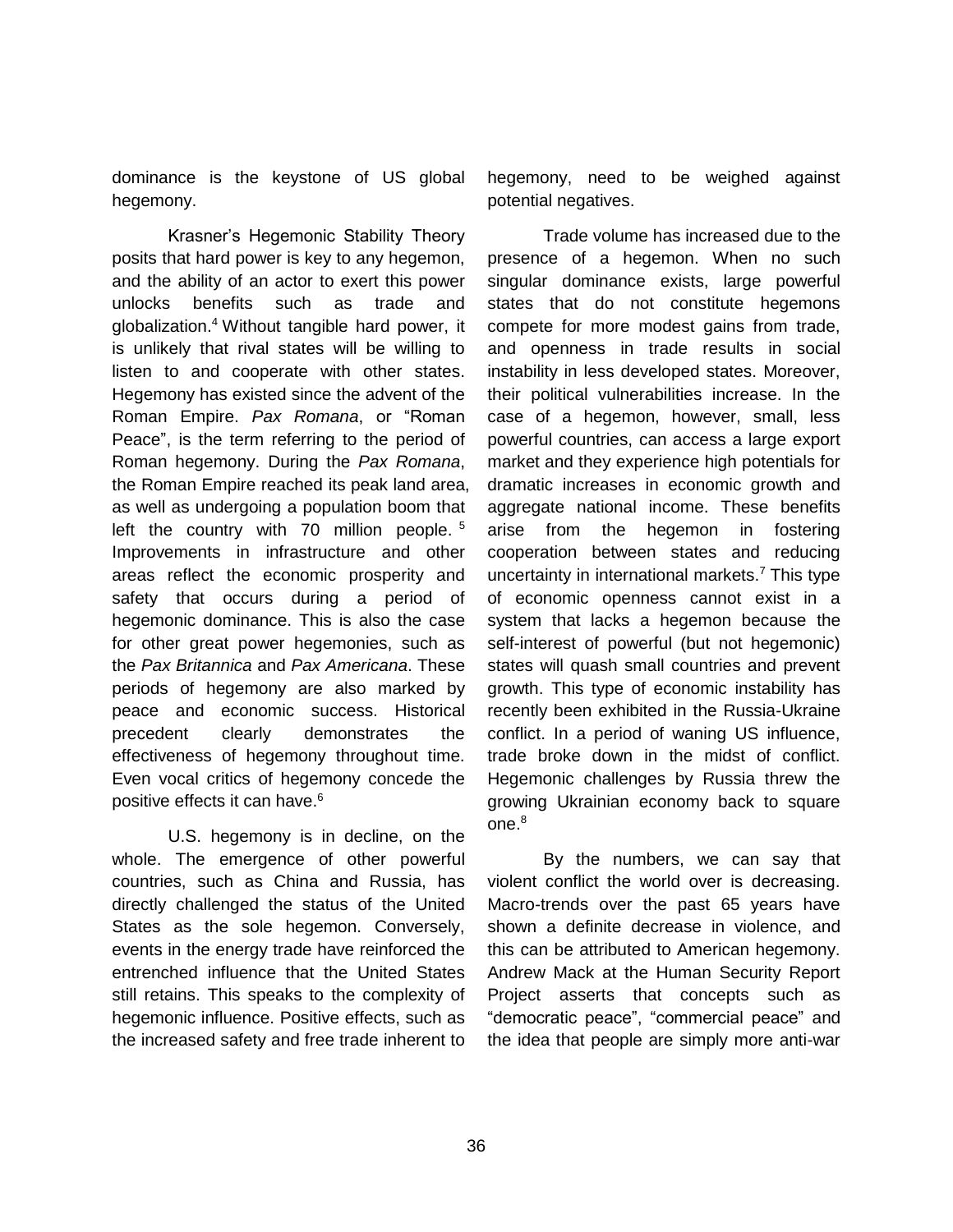than they used to be, all stem from the advent of American hegemony.<sup>9</sup> *Democratic peace* is the idea that as the number of democratic nations increase, the amount of violent conflict decreases. *Commercial peace* is the idea that states with deep economic ties to each other are unlikely to engage in conflict with one another. The increases in trade due to hegemony previously mentioned tie commercial peace inexorably with hegemony. The changes in the oil market in late 2014 and early 2015 exemplify this interrelation. Both democratic peace and commercial peace help to reduce war overall, and they both stem from hegemony. 10

Despite the many benefits of a hegemon, it can also be identified as the cause of a multitude of economic problems. Economically, the idea of a single dominant actor is problematic because it creates a massive amount of control by one country. Although there are benefits that derive from this as explored previously, it's worrisome because it creates a system that is not dynamic enough to respond to unexpected changes in the global economy. A larger set of more specialized and varied states has the capability to respond to rapid changes in the global economy more quickly than one large, slow-moving hegemon. Moreover, a dominant currency and economy causes spillover from the hegemon to all other countries. If the hegemon experiences economic downturns, reverberations will be felt throughout the world economy, unlike if a similar downturn were to occur in a smaller country. The recent recession is a prime example of this. Eugene Mendonsa partially attributes the recession to the elasticity of the international monetary and

financial system, a factor influenced by the current hegemonic system.<sup>11</sup>

A key issue raised by the presence of a hegemon is whether overstretch will occur. According to Christopher Lane of Texas A&M, it is inevitable that the United States will go too far and begin to damage other countries. In order to preserve the status quo, hegemons knock down actual and perceived rivals.<sup>12</sup> This unjustified type of attack on other nations raises questions about oppression of other states, and whether this will lead to cultural imperialism. Cultural imperialism is the idea that Western countries dominate media around the world, which leads to an unwarranted spread of Western views and cultural erasure in smaller, typically third world, countries.<sup>13</sup> This manifests itself in many ways, from the ubiquity of American fast-food restaurants to the mass language death in areas such as Africa and South America. <sup>14</sup> The cultural dominance exerted by a hegemonic state is a key concern voiced by critics of hegemony.

It's imperative that the benefits of hegemony are weighed against the negative because the peace and economic stability of hegemony allow for a situation where social issues can be addressed. This was demonstrated by the feminist movements in 20<sup>th</sup> century America. Only after the conclusion of World War II could social movements grow and make the reforms they sought after. Instability clearly has a stifling factor on social reforms. However, in times when hegemony provides a stable platform to work from, this stability gives us the capability to experiment and attempt to deal with the